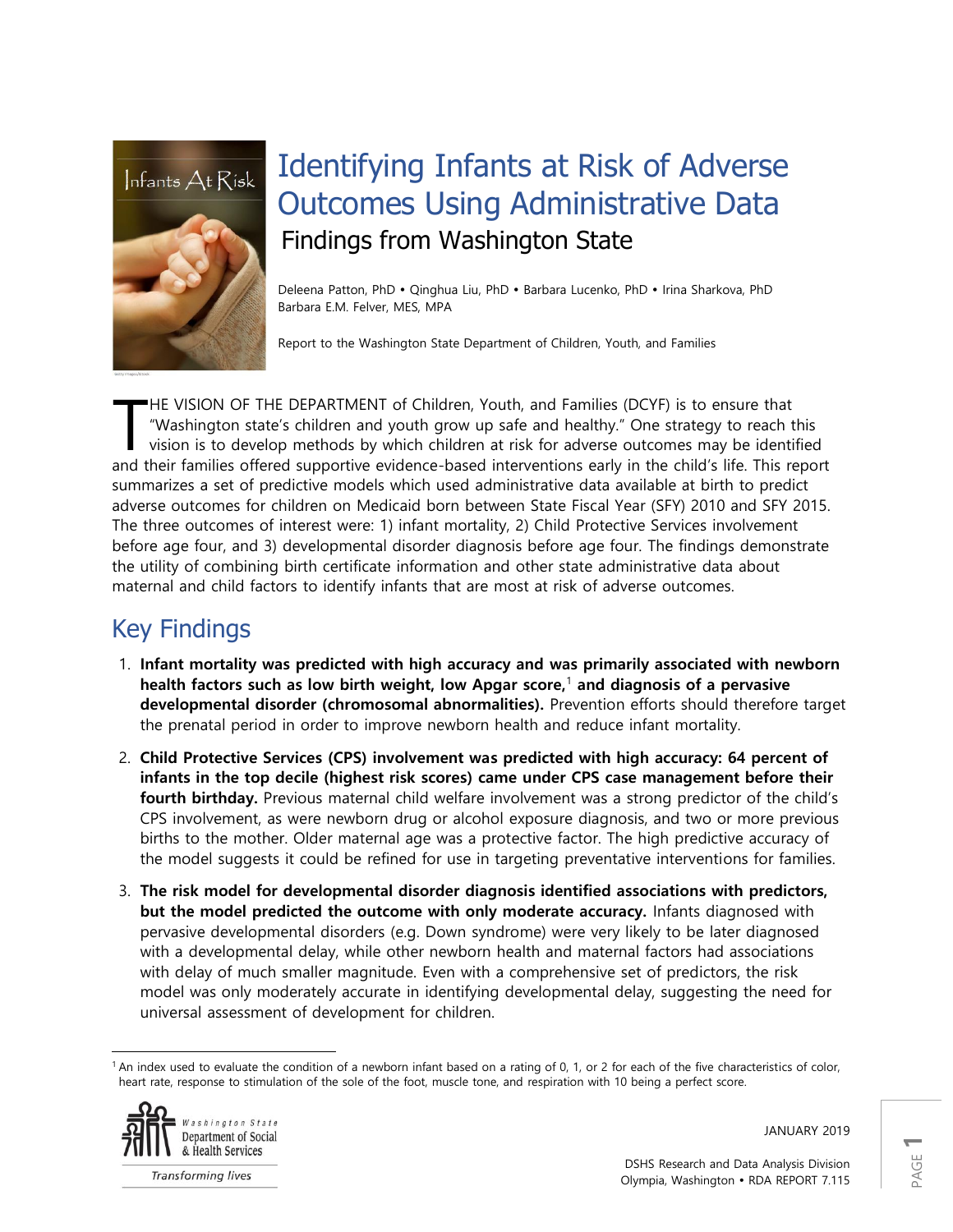## Factors Associated with Risk of Adverse Outcomes

### **Risk and Protective Factors**

Table 1 displays a summary of significant predictors of each of the outcomes:

- 1. Infant mortality (infant death prior to age one)
- 2. Child Protective Services (CPS) involvement before age four.
- 3. Developmental delay diagnosis before age four.

Factors highlighted in shades of yellow/brown increase risk of the outcome, and factors highlighted in blue decrease risk of the outcome. Factors without any highlighting were not significantly related to the outcome. The darker the shade, the larger the magnitude of the association.

Indicators of poor newborn health, including low birth weight, low Apgar score, pervasive developmental disorder diagnosis, and hospital transfer after birth were associated with infant mortality. Additional risk factors with associations of a smaller magnitude included pre-term birth, having a mother who had four or more previous births, maternal mental health condition, unmarried mother, and missing information on initiation of prenatal care. Male infants and infants in urban counties were also more likely to die within the first year of life.

Infants whose mothers were involved in the child welfare system in the twelve months before birth were much more likely to be involved in a CPS case by the age of four, controlling for other factors. Infants with drug or alcohol-related diagnoses, and those born into families with more children were also at heightened risk. All maternal exposures except lack of wages were associated with increased risk of CPS involvement as were inadequate prenatal care, low birth weight, pre-term birth, and unmarried status. Older maternal age, higher maternal education, and limited English proficiency were all protective against CPS involvement. Infants in counties with higher child abuse and neglect victimization rates and in urban counties were also more likely to experience CPS involvement.

Infants who were diagnosed with a pervasive developmental disorder had a much higher likelihood of being diagnosed with a developmental delay, as would be expected. Newborn health factors, older maternal age, multiple births, and most of the maternal exposure variables were associated with increased odds of an infant being diagnosed with a developmental disorder. Infants who had mothers with more education and more previous births were less likely to be diagnosed with a developmental disorder.

### **Study Design**

The cohort for this study consisted of 259,649 infants born to mothers on Medicaid between SFY 2010 and SFY 2015. Infant mortality among the cohort, defined as the death of an infant before his or her first birthday, was identified from the First Steps Database (FSDB). CPS involvement was defined as any CPS case management before the child turned four and was identified using the Famlink data system. This included CPS investigations and Family Assessment Response (FAR) cases. Developmental delay diagnosis was defined as diagnoses of specific developmental disorders, intellectual disability, or tic disorders before the child turned four and was identified using Medicaid claims in ProviderOne. Since identifying developmental delay was dependent on Medicaid claims, the cohort for that analysis was limited to children who had at least 12 months of Medicaid between birth and their fourth birthday ( $N = 251,601$ ). The infant mortality analysis and CPS involvement analysis used the full cohort. The same set of predictors was used to predict each of the three outcomes. The sources for predictors included FSDB birth certificate information and Integrated Client Database (ICDB) administrative data. Only 70 percent of the cohort, selected at random, was used for model fitting and the remaining 30 percent of the sample was set aside to assess the accuracy of the models (see next section).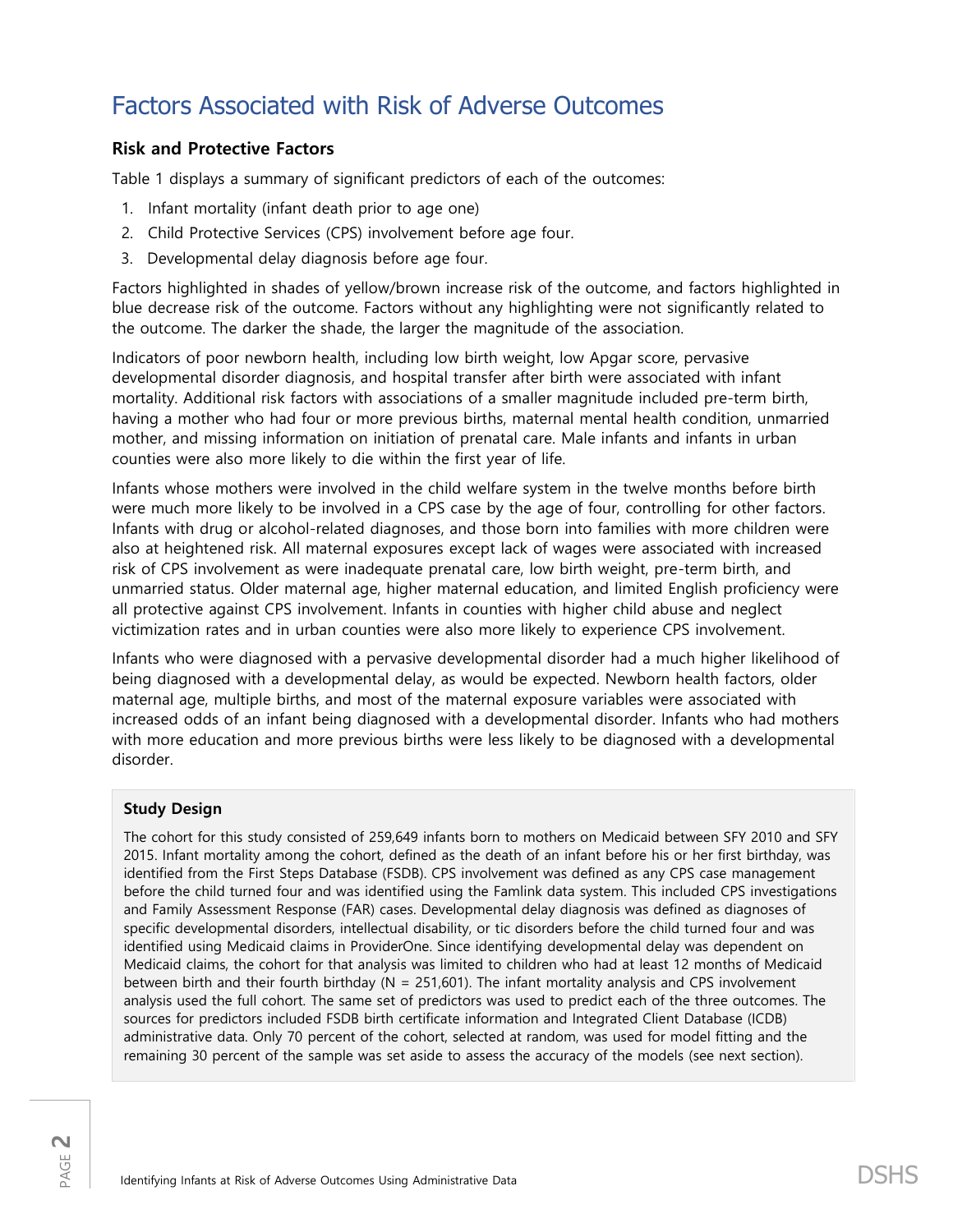### TABLE 1. Factors Associated with Risk of Adverse Outcomes

#### **ODDS RATIOS**

Greater than 1 means higher risk. Less than 1 indicates lower risk.

| <b>LOWER RISK</b>                                                                | $1 =$ equal odds                                                | <b>HIGHER RISK</b> | Infant           | <b>CPS</b>   | Dev.         |  |  |  |
|----------------------------------------------------------------------------------|-----------------------------------------------------------------|--------------------|------------------|--------------|--------------|--|--|--|
|                                                                                  | Statistically significant odds ratios (at p<.05) shown only     |                    | <b>Mortality</b> | Case         | <b>Delay</b> |  |  |  |
| Newborn health                                                                   |                                                                 |                    |                  |              |              |  |  |  |
| Low birth weight                                                                 |                                                                 |                    | 3.31             | 1.12         | 1.81         |  |  |  |
| Pre-term birth                                                                   |                                                                 |                    | 1.72             | 1.15         | 1.51         |  |  |  |
| Low Apgar score (<8)                                                             |                                                                 | 6.59               |                  | 1.52         |              |  |  |  |
| Hospital transfer                                                                |                                                                 |                    | 2.51             |              | 1.75         |  |  |  |
|                                                                                  | Pervasive developmental disorder diagnosis                      |                    | 14.40            |              | 11.38        |  |  |  |
|                                                                                  | Drug or alcohol-affected infant diagnosis                       |                    |                  | 2.55         | 1.30         |  |  |  |
| <b>Prenatal care</b>                                                             |                                                                 |                    |                  |              |              |  |  |  |
| Late initiation of prenatal care (no prenatal care)                              |                                                                 |                    | 1.86             |              |              |  |  |  |
|                                                                                  | Late initiation of prenatal care (after first trimester)        |                    |                  | 1.14         | 0.91         |  |  |  |
|                                                                                  | Late initiation of prenatal care (unknown month)                |                    | 1.38             | 1.25         |              |  |  |  |
| <b>Child demographics</b>                                                        |                                                                 |                    |                  |              |              |  |  |  |
| Male                                                                             |                                                                 |                    | 1.23             |              | 1.91         |  |  |  |
| Multiple birth                                                                   |                                                                 |                    |                  | 1.19         | 1.35         |  |  |  |
| <b>Maternal demographics</b>                                                     |                                                                 |                    |                  |              |              |  |  |  |
| Unmarried as of birth                                                            |                                                                 |                    | 1.24             | 1.56         | 1.06         |  |  |  |
|                                                                                  | 18 to 20 years (relative to under 18)                           |                    |                  | 0.75         | 1.24         |  |  |  |
|                                                                                  | 21 to 25 years (relative to under 18)                           |                    |                  | 0.59         | 1.45         |  |  |  |
|                                                                                  | 26 to 30 years (relative to under 18)                           |                    |                  | 0.48         | 1.57         |  |  |  |
|                                                                                  | 31 to 35 years (relative to under 18)                           |                    |                  | 0.44         | 1.71         |  |  |  |
|                                                                                  | 35+ years (relative to under 18)                                |                    |                  | 0.38<br>0.70 | 1.86<br>1.46 |  |  |  |
| Hispanic (relative to white)<br>Black (relative to white)                        |                                                                 |                    |                  | 0.87         | 0.92         |  |  |  |
|                                                                                  | Native American (relative to white)                             |                    |                  | 1.24         | 1.14         |  |  |  |
| Asian (relative to white)                                                        |                                                                 |                    |                  | 0.65         | 1.14         |  |  |  |
|                                                                                  | Pacific Islander (relative to white)                            |                    |                  | 0.79         | 0.78         |  |  |  |
| Other (relative to white)                                                        |                                                                 |                    |                  | 0.23         |              |  |  |  |
|                                                                                  | More than one race (relative to white)                          |                    |                  | 1.08         |              |  |  |  |
|                                                                                  | High school or GED (relative to less than high school)          |                    |                  | 0.83         | 0.95         |  |  |  |
|                                                                                  | Some college, no degree (relative to less than high school)     |                    |                  | 0.75         | 0.90         |  |  |  |
|                                                                                  | Associate's degree or above (relative to less than high school) |                    |                  | 0.58         | 0.81         |  |  |  |
|                                                                                  | Unknown education level (relative to less than high school)     |                    |                  | 0.81         |              |  |  |  |
| 1 prior birth (relative to none)                                                 |                                                                 |                    |                  | 1.47         | 0.94         |  |  |  |
|                                                                                  | 2 or 3 prior births (relative to none)                          |                    |                  | 2.13         | 0.82         |  |  |  |
|                                                                                  | 4 or more prior births (relative to none)                       |                    | 1.66             | 2.92         | 0.66         |  |  |  |
| Limited English proficiency                                                      |                                                                 |                    |                  | 0.71         | 1.20         |  |  |  |
| <b>Maternal exposures</b>                                                        |                                                                 |                    |                  |              |              |  |  |  |
| Smoked during pregnancy                                                          |                                                                 |                    |                  | 1.71         | 1.06         |  |  |  |
|                                                                                  | Mental health condition within prior 12 months                  |                    | 1.39             | 1.58         | 1.33         |  |  |  |
| Substance use disorder within prior 12 months                                    |                                                                 |                    | 1.72             | 1.08         |              |  |  |  |
| Criminal justice involvement within prior 12 months                              |                                                                 |                    | 1.67             |              |              |  |  |  |
| Domestic violence within prior 12 months                                         |                                                                 |                    | 1.61             | 1.17         |              |  |  |  |
| Child welfare involvement within prior 12 months                                 |                                                                 |                    | 4.83             | 1.53         |              |  |  |  |
| Basic Food receipt within prior 12 months<br>Homelessness within prior 12 months |                                                                 |                    | 1.85             | 1.07         |              |  |  |  |
| Disability within prior 12 months                                                |                                                                 |                    | 1.61<br>1.91     | 1.19<br>1.81 |              |  |  |  |
| Earned no wages within prior 5 years                                             |                                                                 |                    |                  |              | 1.11         |  |  |  |
| County-level                                                                     |                                                                 |                    |                  |              |              |  |  |  |
| County with moderate child victimization rate (relative to low)<br>1.09          |                                                                 |                    |                  |              |              |  |  |  |
|                                                                                  | County with high child victimization rate (relative to low)     |                    |                  | 1.21         |              |  |  |  |
|                                                                                  | Urban high density county (relative to non-urban high density)  |                    | 1.24             | 1.13         | 1.18         |  |  |  |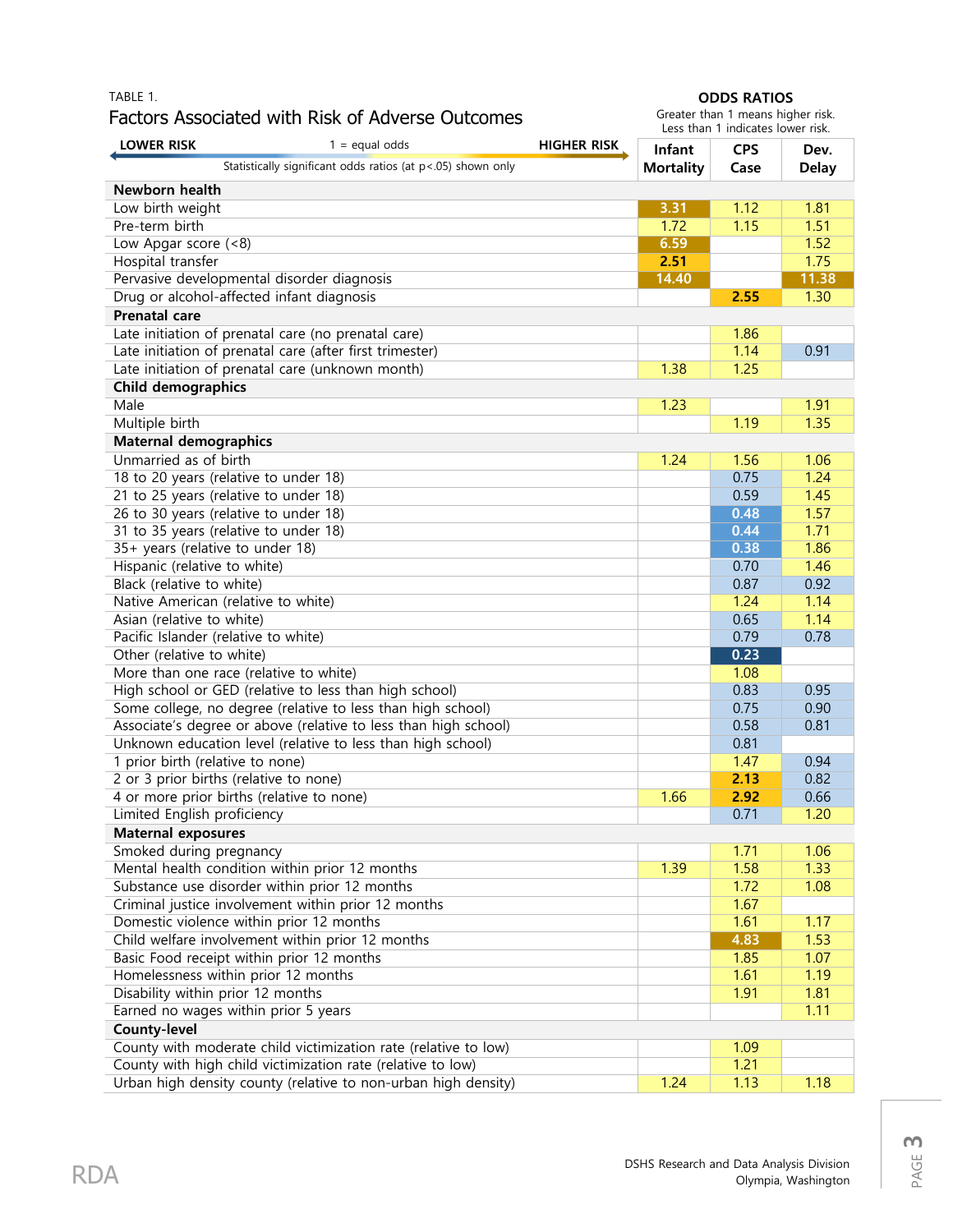## Assessing the Predictive Models

The models in the previous section were able to identify factors significantly associated with each of the adverse outcomes. However, the models performed differently in their ability to accurately identify infants at risk of each outcome. In order to identify infants at high risk, the results from the models were used to assign individual infants a risk score based on his or her exposure to each of the predictor variables. For this process the 30 percent of infants who were not part of the initial model testing dataset (N = 77,894) were scored and their risk scores compared to the actual occurrence of each of the three outcomes.

One way to assess the predictive accuracy of a model is to divide the population into deciles (ten equal groups) based on risk scores and compare the occurrence of the adverse event in each decile. If the model is performing well, infants in the highest deciles should experience the events of interest at much higher rates than infants in the lowest deciles. Figure 1 displays this performance graphically.

#### FIGURE 1.

Adverse Outcome by Decile



The infant mortality model performed well when identifying infants most at risk of dying. In the lowest decile, fewer than 1 in 1,000 infants died as compared to the highest decile, where 16 out of 1,000 infants died. Infants in the top decile were 21 times more likely to die than the bottom decile (16.18/0.77).

The CPS model also performed well when identifying children most at risk of becoming CPS-involved. In the lowest decile, about 2 percent of children came into a CPS case as compared to 64 percent of children in the highest decile. Children in the top decile were nearly 27 times more likely to become CPS involved than children in the bottom decile (63.7 percent/2.4 percent).

The model predicting developmental delay did not perform as well as the other two models. While the top decile had the highest prevalence of developmental delay diagnosis (32 percent), the top decile was only 6 times more likely to be diagnosed with developmental delay when compared to the bottom decile (32.1 percent/5.3 percent).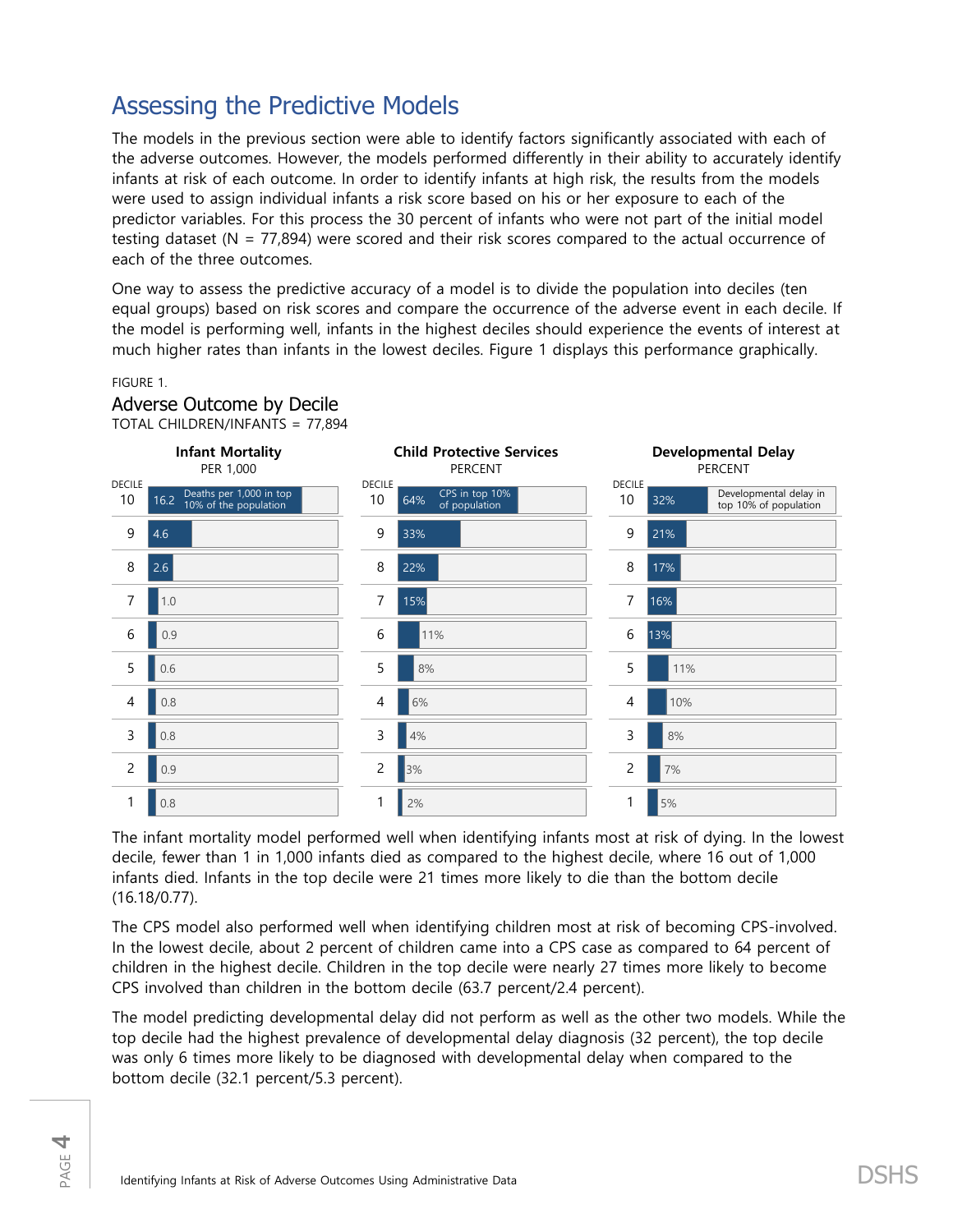## Identifying Infants at Risk of Adverse Outcomes

In this section, the predictive models were used to identify infants in the SFY 2016 Medicaid birth cohort at risk of adverse outcomes. Using a more recent birth cohort allows for identifying areas of need across the state for resource planning and deployment of preventive and early interventions. While infants at risk could be identified using each of the predictive models, only the infant mortality and CPS involvement outcomes will be discussed here.

In SFY 2016, a total of 43,917 infants were born through Medicaid-paid deliveries. Figures 2 and 3 display the 4,391 infants in the SFY 2016 birth cohort identified as highest risk for infant mortality based on their observed characteristics measured at birth, by county and school district, respectively. The highest risk infants were selected by identifying infants with the top 10 percent of risk scores for infant mortality. Note that while these infants were at highest risk of mortality, in any given year in Washington state only about 400 infants out of approximately 87,000 live births experience mortality, including both Medicaid and private pay births. Therefore, counts in the tables should not be confused with counts of infant deaths, but instead they highlight areas of the state where more infants have exposure to risk factors associated with infant mortality.

Figures 4 and 5 display the 4,391 infants from the SFY 2016 birth cohort (top 10%) identified as highest risk for CPS involvement by county and school district. In contrast to infant mortality, CPS involvement is much less rare: the out-of-sample test of the CPS predictive model found about 64 percent of the infants in the top 10 percent of risk scores became involved in CPS before the age of four. In all figures, geographic units with 10 or fewer infants at risk were suppressed, and areas with no identified births were labeled as no data. Maps show percent share, while the accompanying bar chart displays the geographical units with highest counts of infants at risk.

The greatest numbers of infants at risk of mortality were found in King, Pierce, Snohomish, and Spokane counties. Yakima and Clark counties also contained large numbers of infants at high risk of mortality. The school district map offers a more detailed picture. Spokane school district, located in Spokane County, contained the greatest number of infants at risk followed by Seattle school district (King County), Tacoma school district (Pierce County), and Kent school district (King County). The next highest numbers were found in Highline, Auburn, and Federal Way school districts (King County), Everett, Mukilteo, and Edmonds school districts (Snohomish County), Bethel school district (Pierce County), and Yakima school district (Yakima County).

The greatest numbers of infants at risk of CPS involvement were found in Pierce County and King County, followed by Spokane, Snohomish, and Yakima counties. As was the case with mortality, Spokane school district (Spokane County) had the greatest numbers of infants at risk of CPS involvement, followed by Tacoma school district (Pierce County). Additional school district with large numbers of infants at high risk of CPS involvement include Seattle, Kent, Federal Way, and Auburn school districts (King County), Yakima school district (Yakima County), Vancouver school district (Clark County), Bethel and Clover Park school districts (Pierce County), and Everett school district (Snohomish County).

It is unsurprising that the more urban, high-density areas of the state have higher counts of infants at risk, since they contain a greater number of infants in general. However, it is interesting to note many school districts identified as high risk on both outcomes were suburban areas near larger cities, for example Kent, Auburn, Federal Way, and Highline are suburban areas outside of Seattle located in south King County; Bethel and Clover Park are located in Pierce County outside of Tacoma; and Vancouver, Washington in Clark County is just across the Columbia River from Portland, Oregon.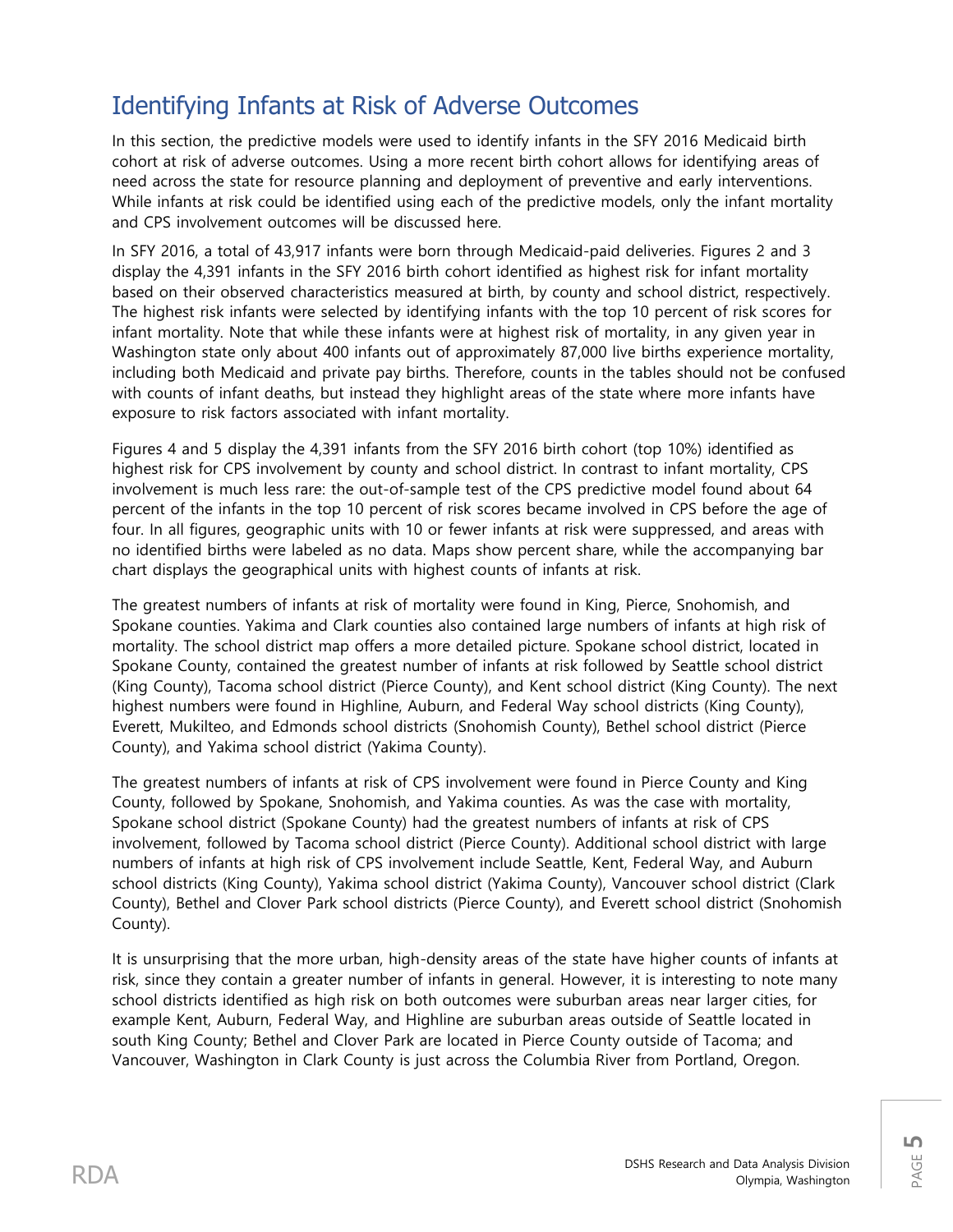## Infants at High Risk of Mortality

### FIGURE 2.

### Infants at High Risk of Mortality Prior to Age One

Percent Share by County, HIGH-RISK INFANTS IN SFY 2016 BIRTH COHORT = 4,391



#### FIGURE 3.

## Infants at High Risk of Mortality Prior to Age One

Percent Share by School District, HIGH-RISK INFANTS IN SFY 2016 BIRTH COHORT = 4,391

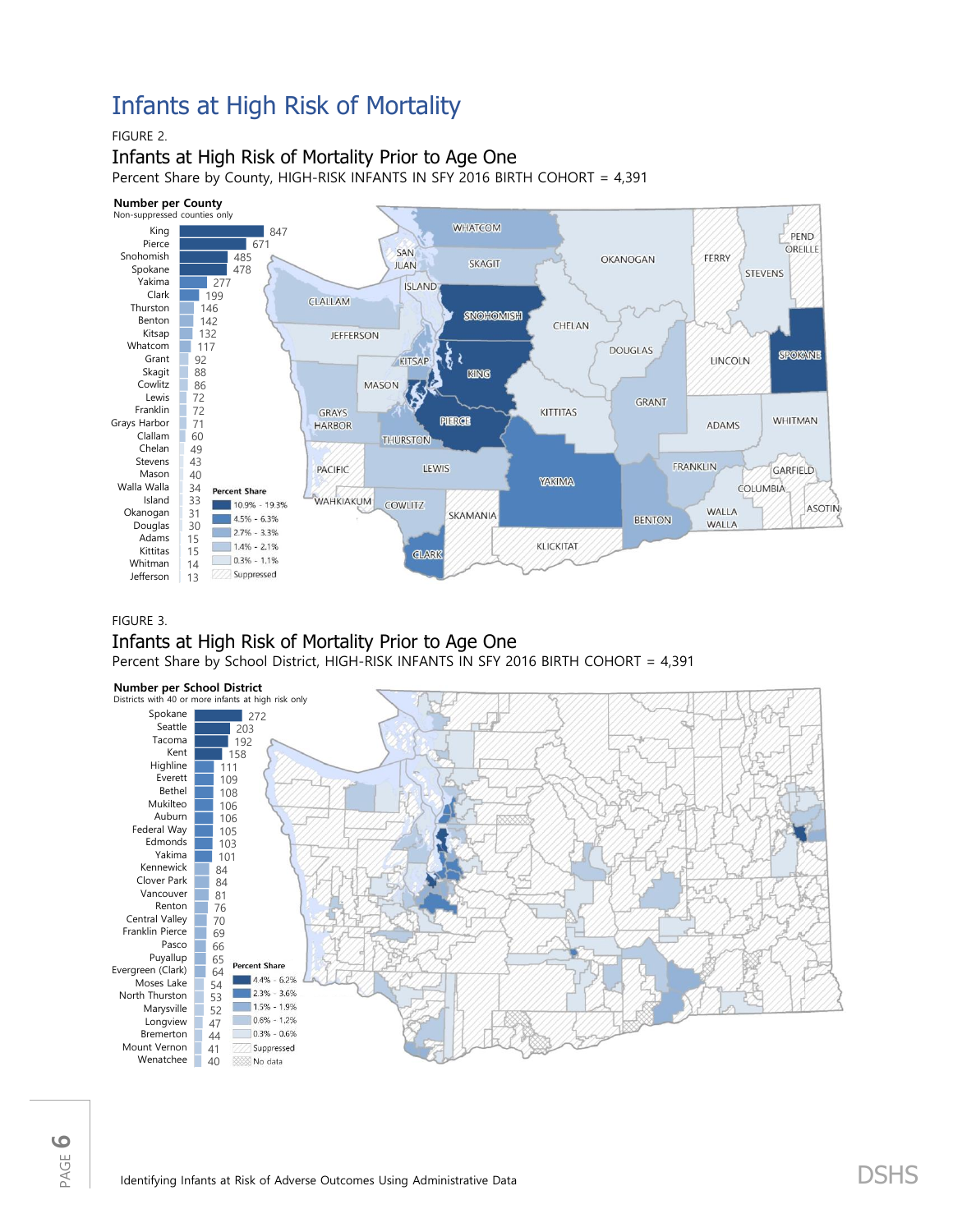## Infants at High Risk of CPS Involvement

### FIGURE 4.

Infants at High Risk of CPS Involvement Prior to Age Four Percent Share by County, HIGH-RISK INFANTS IN SFY 2016 BIRTH COHORT = 4,391



#### FIGURE 5.

### Infants at High Risk of CPS Involvement Prior to Age Four Percent Share by School District, HIGH-RISK INFANTS IN SFY 2016 BIRTH COHORT = 4,391



PAGE **7**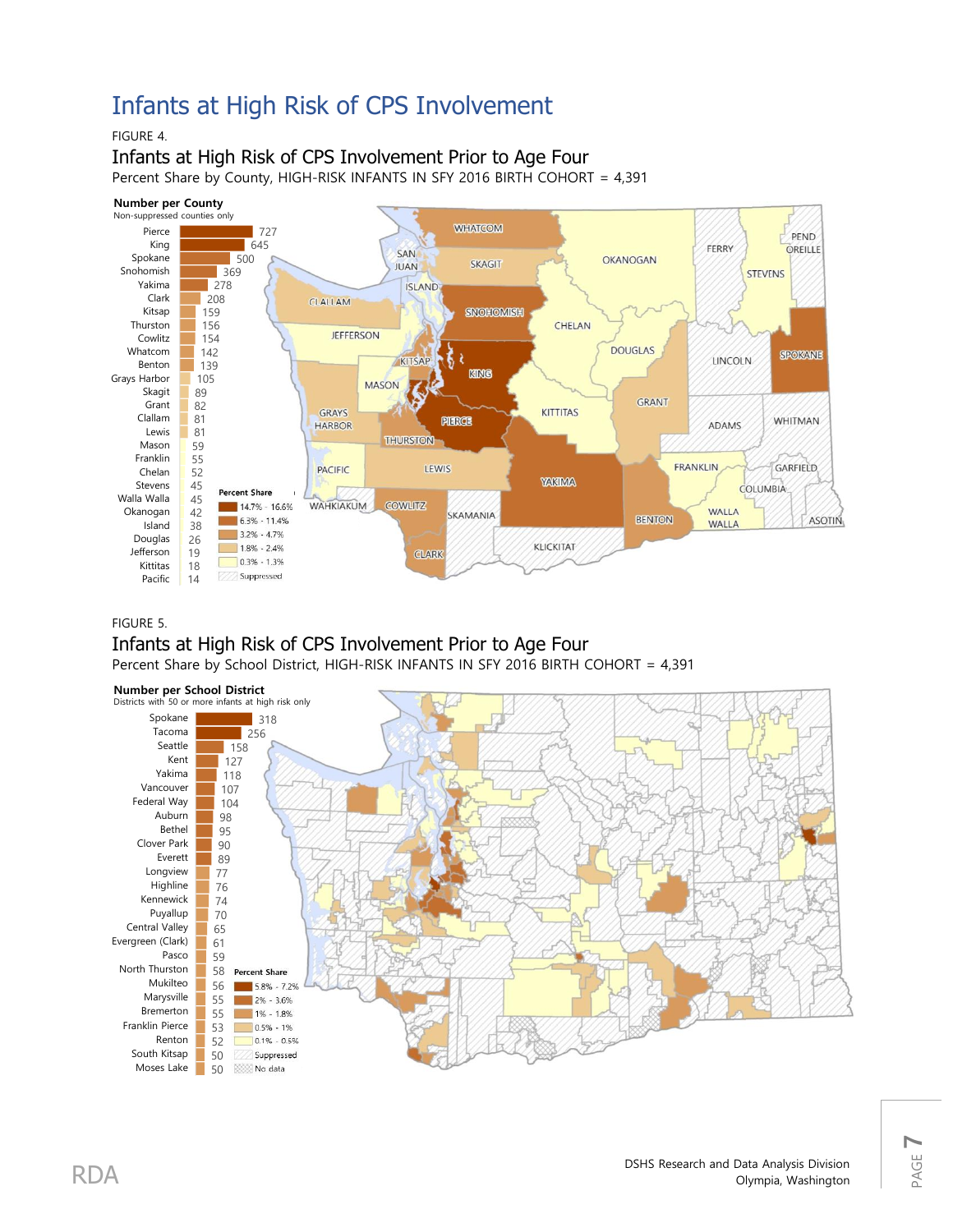## Infants at Highest Risk of CPS Involvement

Table 2 highlights the prevalence of selected risk factors for all infants born on Medicaid in SFY 2016 and for the infants in the top 10 percent on risk scores for CPS involvement. Mothers of high risk infants appear to have multiple complex needs: a majority had previous child welfare involvement, a diagnosed mental health condition, and/or substance use issues, and over half smoked cigarettes during pregnancy. Over 80 percent of the infants at highest risk had mothers who were unmarried.

Nearly all (94 percent) of the highest risk infants were born to mothers who received Basic Food in the year before birth, indicating DSHS Economic Services Administration's (ESA) community services offices (CSOs) could be a point of referral to preventative services. While it is true that most of the highest risk mothers used Basic Food before giving birth, over 80 percent of the women that used Basic Food before giving birth were not part of the highest risk group. Therefore, while pregnant women using Basic Food could be a useful base population, the presence of other important risk factors from the predictive model (e.g. child welfare involvement, criminal justice involvement, homelessness) would need to be used to identify the most at risk within the pregnant Basic Food population.

TABLE 2.

### Comparison of Risk Factors in the Top Decile and Total Population

|                                               | <b>AII SFY</b><br>2016 births<br>$N = 43,917$ | <b>High Risk</b><br>SFY 2016 births<br>$N = 4,391$ |
|-----------------------------------------------|-----------------------------------------------|----------------------------------------------------|
| <b>Maternal exposures</b>                     |                                               |                                                    |
| Basic Food, prior 12 months                   | 50.8%                                         | 94.3%                                              |
| Child welfare, prior 12 months                | 8.7%                                          | 71.4%                                              |
| Mental health condition, prior 12 months      | 23.4%                                         | 61.9%                                              |
| Substance use, prior 12 months                | 11.2%                                         | 60.2%                                              |
| Smoked during pregnancy                       | 11.9%                                         | 51.1%                                              |
| Unemployed, prior 5 years                     | 27.3%                                         | 33.8%                                              |
| Criminal justice involvement, prior 12 months | 5.0%                                          | 27.7%                                              |
| Homeless, prior 12 months                     | 2.8%                                          | 15.8%                                              |
| Disability, prior 12 months                   | 2.0%                                          | 10.4%                                              |
| Domestic violence, prior 12 months            | 1.1%                                          | 6.2%                                               |
| <b>Maternal demographics</b>                  |                                               |                                                    |
| Mother was unmarried                          | 53.5%                                         | 83.6%                                              |
| Less than high school education               | 21.4%                                         | 37.4%                                              |
| 2 or 3 prior children                         | 28.9%                                         | 36.7%                                              |
| 4 or more prior children                      | 7.6%                                          | 15.1%                                              |
| <b>Prenatal care</b>                          |                                               |                                                    |
| Prenatal care began after 1st trimester       | 31.2%                                         | 42.2%                                              |
| Newborn health                                |                                               |                                                    |
| Newborn alcohol/drug diagnosis                | 2.2%                                          | 19.2%                                              |
| Pre-term birth                                | 9.1%                                          | 17.3%                                              |
| Low birth weight                              | 7.2%                                          | 14.0%                                              |
| <b>County-level</b>                           |                                               |                                                    |
| High county CA/N rate                         | 28.1%                                         | 36.3%                                              |

Over 70 percent of infants at the highest risk of CPS involvement were born to mothers who had interacted with the child welfare system in the year prior to their birth. This means their mothers were either associated with a screened in intake, received case management, or received services from the state's child welfare agency. A majority of the highest risk infants had mothers known to the child welfare system, indicating likely prior abuse or neglect allegations pertaining to siblings.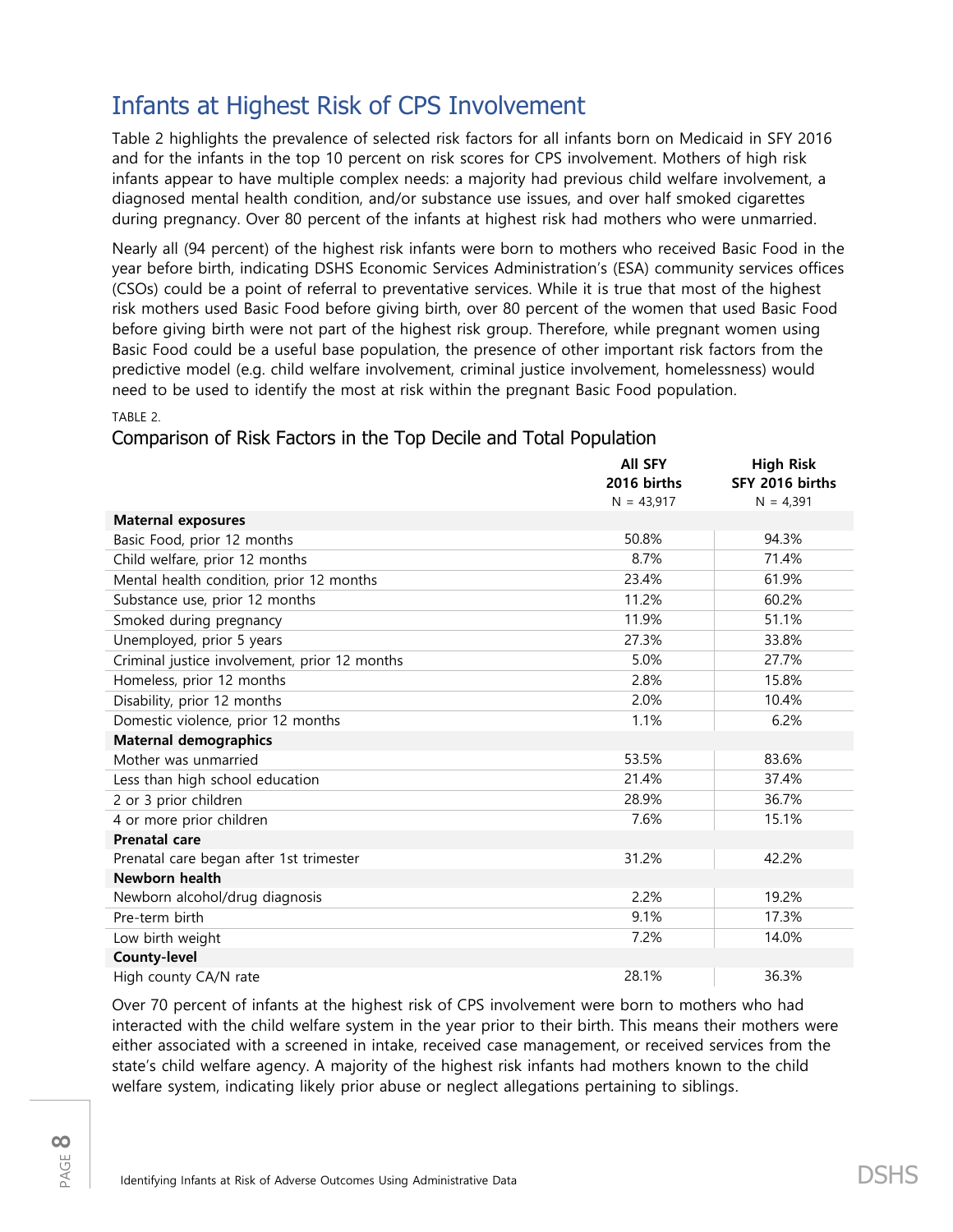This may be because the system was prevented from offering services where child abuse or neglect could not be substantiated or because the infant's birth coincided with a continuing case. Whatever the underlying reasons, infants at highest risk of CPS involvement were very likely to be born into a family that had been involved in or cycling through the child welfare system prior to their birth.

## Directions for Future Research

The preceding analysis shows the utility of risk modeling using birth certificate and administrative other data on maternal and child exposures, and can serve as a foundation for future predictive modeling work.

For example, the results from the infant mortality predictive model suggest newborn health is the strongest driving risk factor and that interventions must be aimed at precursors to newborn health early in pregnancy. Future risk modeling in this area could identify factors that can be measured using administrative data early in pregnancy that predict both poor newborn health and infant mortality. Such a risk model could aid in identifying populations to target for prenatal prevention efforts.

The CPS involvement model indicated that the single strongest predictor of an infant becoming part of a CPS case was previous child welfare involvement of the mother, while other maternal exposures contributed to the risk level. Future risk modeling in this area could identify a concise set of maternal exposures that could be used in real time to identify high-risk pregnant women who could be prioritized for early intervention/prevention programs such as home visiting.

The developmental delay model indicated children at highest risk of delay were those with a pervasive developmental disorder. Controlling for this strong contributing factor, poor newborn health, older maternal age, and maternal exposures all contributed to increased risk. The results suggest the need for universal screening for developmental delay with special focus on infants who had poor newborn health indicators and those with older mothers, in order to identify children who would benefit from early intervention supports.

The risk modeling in this report could be refined and expanded to identify infants most at risk of two outcomes: infant mortality and CPS involvement. For risk scoring such as this to be useful, supportive evidence-based preventative interventions must be available to offer to families at high risk. Further, these evidence-based interventions must be effective for high-risk families with multiple complex needs. The voluntary nature of many such interventions poses a challenge for DCYF, as does the need for parent-focused services which are administered outside of DCYF (e.g. mental health and substance abuse treatment, maternal support services). Ensuring children grow up safe and healthy requires multi-agency collaboration, effective interventions, and the innovative use of data for targeting interventions to families in need.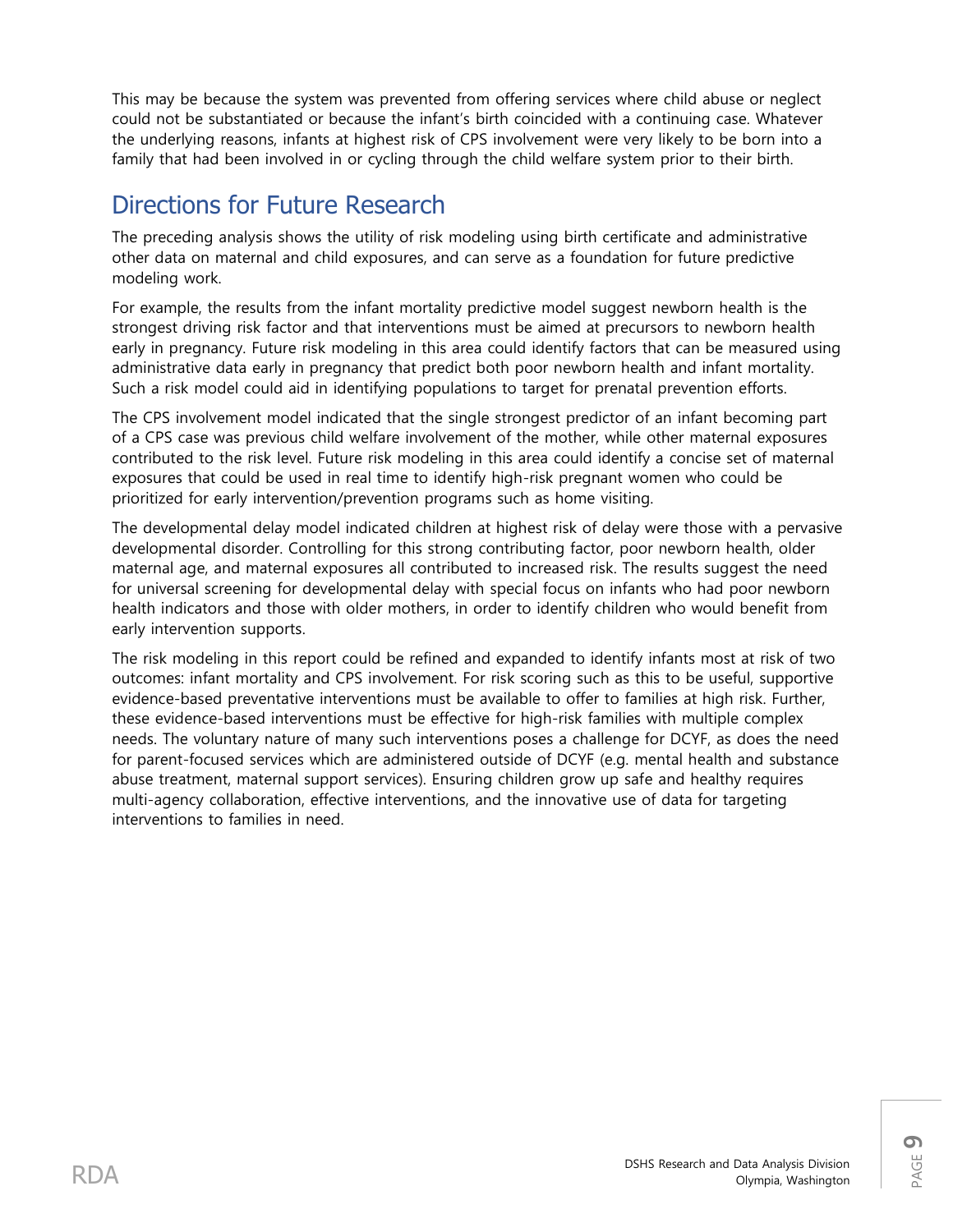## APPENDIX TABLE 1. Descriptive Statistics

|                                                                                   | <b>NUMBER</b> | <b>PERCENT</b> |
|-----------------------------------------------------------------------------------|---------------|----------------|
| <b>TOTAL POPULATION</b>                                                           | 259,649       | 100%           |
| <b>Adverse outcomes</b>                                                           |               |                |
| Infant mortality (per 1,000)                                                      | 829           | 3.19           |
| CPS involvement                                                                   | 44,517        | 17%            |
| Developmental delay (of those with 12 mo. of Medicaid over 3 yrs. $N = 251,601$ ) | 34,980        | 14%            |
| Newborn health                                                                    |               |                |
| Pre-term birth                                                                    | 22,808        | 9%             |
| Low birth weight                                                                  | 17,771        | 7%             |
| Low Apgar score                                                                   | 12,255        | 5%             |
| Drug-affected newborn diagnosis                                                   | 3,297         | 1%             |
| Hospital transfer                                                                 | 2,561         | 1%             |
| Pervasive developmental disorder diagnosis                                        | 438           | 0%             |
| <b>Prenatal care</b>                                                              |               |                |
| Prenatal care began in first trimester                                            | 157,309       | 61%            |
| Prenatal care began after the first trimester                                     | 83,485        | 32%            |
| Prenatal care initiation was unknown                                              | 15,694        | 6%             |
| Prenatal care never began                                                         | 3,161         | 1%             |
| <b>Child demographics</b>                                                         |               |                |
| Female                                                                            | 126,281       | 49%            |
| Male                                                                              | 133,368       | 51%            |
| Multiple birth                                                                    | 6,881         | 3%             |
| <b>Maternal demographics</b>                                                      |               |                |
| No prior births                                                                   | 95,878        | 37%            |
| 1 prior birth                                                                     | 73,989        | 28%            |
| 2 or 3 prior births                                                               | 70,852        | 27%            |
| 4 or more prior births                                                            | 18,930        | 7%             |
| Under 18                                                                          | 7,664         | 3%             |
| 18 to 20                                                                          | 33,361        | 13%            |
| 21 to 25                                                                          | 82,091        | 32%            |
| 26 to 30                                                                          | 72,387        | 28%            |
| 31 to 35                                                                          | 43,238        | 17%            |
| Over 35                                                                           | 20,908        | 8%             |
| White                                                                             | 130,977       | 50%            |
| Hispanic                                                                          | 76,276        | 29%            |
| <b>Black</b>                                                                      | 15,946        | 6%             |
| Native American                                                                   | 6,251         | 2%             |
| Asian                                                                             | 13,073        | 5%             |
| Pacific Islander                                                                  | 4,543         | 2%             |
| Other race                                                                        | 347           | $0\%$          |
| More than one race                                                                | 12,236        | 5%             |
| Less than high school                                                             | 67,619        | 26%            |
| High school diploma or GED                                                        | 85,725        | 33%            |
| Some college, no degree                                                           | 63,334        | 24%            |
| Associate's degree or above                                                       | 40,014        | 15%            |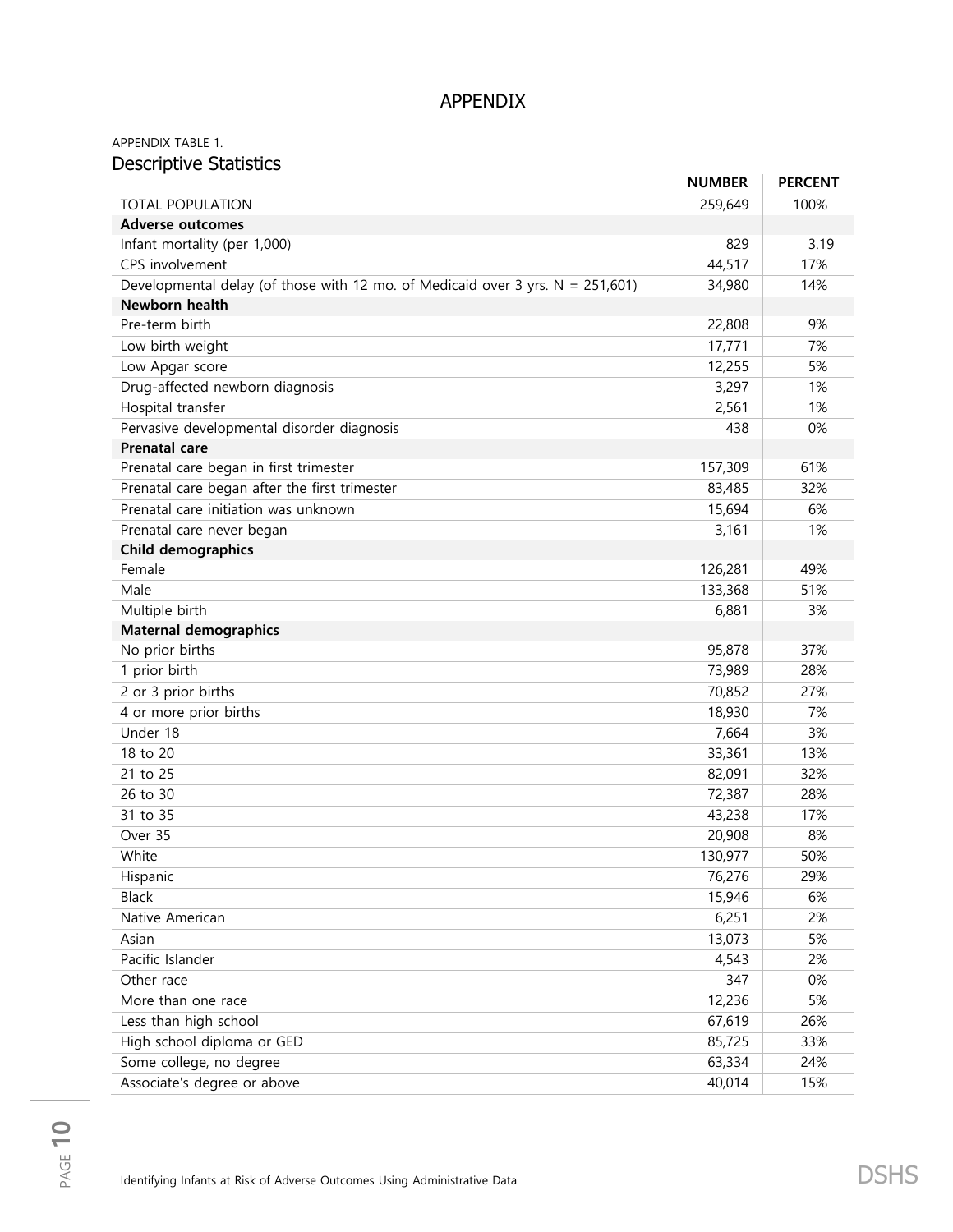|                                                | <b>NUMBER</b> | <b>PERCENT</b> |
|------------------------------------------------|---------------|----------------|
| Unknown maternal education                     | 2,957         | 1%             |
| Unmarried                                      | 143,466       | 55%            |
| Limited English proficiency (prior 12 months)  | 35,553        | 14%            |
| <b>Maternal exposures</b>                      |               |                |
| SNAP food assistance (prior 12 months)         | 151,740       | 58%            |
| No wages (prior 5 years)                       | 73,986        | 28%            |
| Mental health condition (prior 12 months)      | 50,603        | 19%            |
| Smoked (during pregnancy)                      | 36,649        | 14%            |
| Child welfare (prior 12 months)                | 22,478        | 9%             |
| Substance use issue (prior 12 months)          | 21,745        | 8%             |
| Criminal justice involvement (prior 12 months) | 17,369        | 7%             |
| Domestic violence (prior 12 months)            | 10,334        | 4%             |
| Disability (prior 12 months)                   | 6,498         | 3%             |
| Homelessness (prior 12 months)                 | 8,641         | 3%             |
| Geography                                      |               |                |
| Urban high density county                      | 162,303       | 63%            |
| Low child abuse/neglect prevalence county      | 66,492        | 26%            |
| Medium child abuse/neglect prevalence county   | 129,673       | 50%            |
| High child abuse/neglect prevalence county     | 63,484        | 24%            |

## TECHNICAL NOTES

#### **STUDY DESIGN AND OVERVIEW**

This study examines predictors of adverse outcomes for young children using information available at or immediately subsequent to birth. The cohort of children used in the study were born between SFY 2010 and SFY 2016. The SFY 2010 to SFY 2015 cohort was used to fit the predictive model, and the single year SFY 2016 cohort was used for identifying current concentrations of infants at risk across the state.

#### **DATA AND MEASURES**

The birth cohorts were identified through birth records contained in the First Steps Database (FSDB). FSDB contains birth certificate information from the Department of Health (DOH) linked to Medicaid claims and service information from the Health Care Authority (HCA).

**Outcome measures:** FSDB contains death certificate information from DOH, which was used to identify infant mortality. Administrative data from the DSHS Integrated Client Databases (ICDB) was used to identify CPS involvement in the 3 years after birth and developmental delay diagnosis in the 3 years after birth.

**Predictors:** Most newborn health factors (birth weight, pre-term birth, Apgar score, hospital transfer), maternal demographics (marital status, race/ethnicity, education, age, number of prior children), initiation of prenatal care, smoking during pregnancy, and infant gender were taken directly from the infants birth certificates.

The remaining newborn health factors, maternal exposures and demographics, and county-level predictors were constructed from administrative data contained in the Integrated Client Databases (ICDB):

- **Pervasive developmental disorder diagnosis** identified infants who had a diagnosis of a pervasive developmental disorder during the first month of life, based on ICD 9 and/or ICD 10 diagnosis codes in Medicaid claims. Conditions in this diagnostic grouping include 'pervasive developmental disorders' (e.g. autistic disorder, Rett syndrome) and 'chromosomal abnormalities not elsewhere classified' (e.g. Down syndrome, trisomies, chromosomal deletions).
- **Alcohol or drug exposure** was identified using alcohol or drug disorder diagnoses for the infant in the first month of life, as well as any alcohol or drug-related treatment in the first month of life.